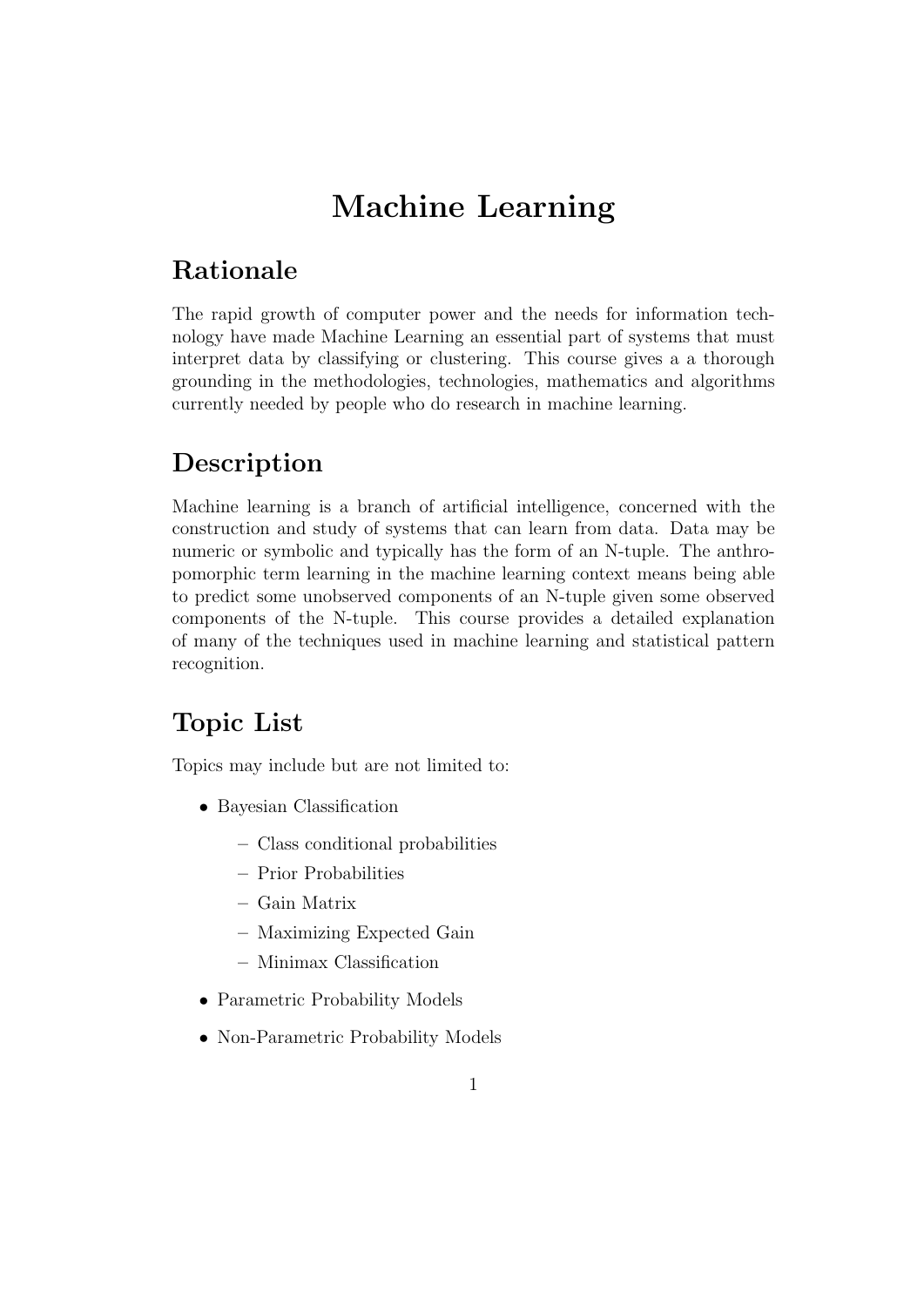- Making Decisions in Context
	- Conditional Independence
	- Hidden Markov Models
	- Forward Backward Algorithm
- Graphical Models
	- Semi-graphoids
	- Graphoids
	- Bayesian Nets
- Decision Trees
- Nearest Neighbor
- Linear Regression
- Logistic Regression
- Principal Component Analysis
- Neural Networks
	- The Perceptron Algorithm
	- The Back Propagation Algorithm
	- Deep Learning
- Linear Decision Rules
	- Fisher Linear Decision Rule
	- Support Vector Machines
	- Kernel Methods
- Ensemble Learning
- Evolutionary Learning
- Clustering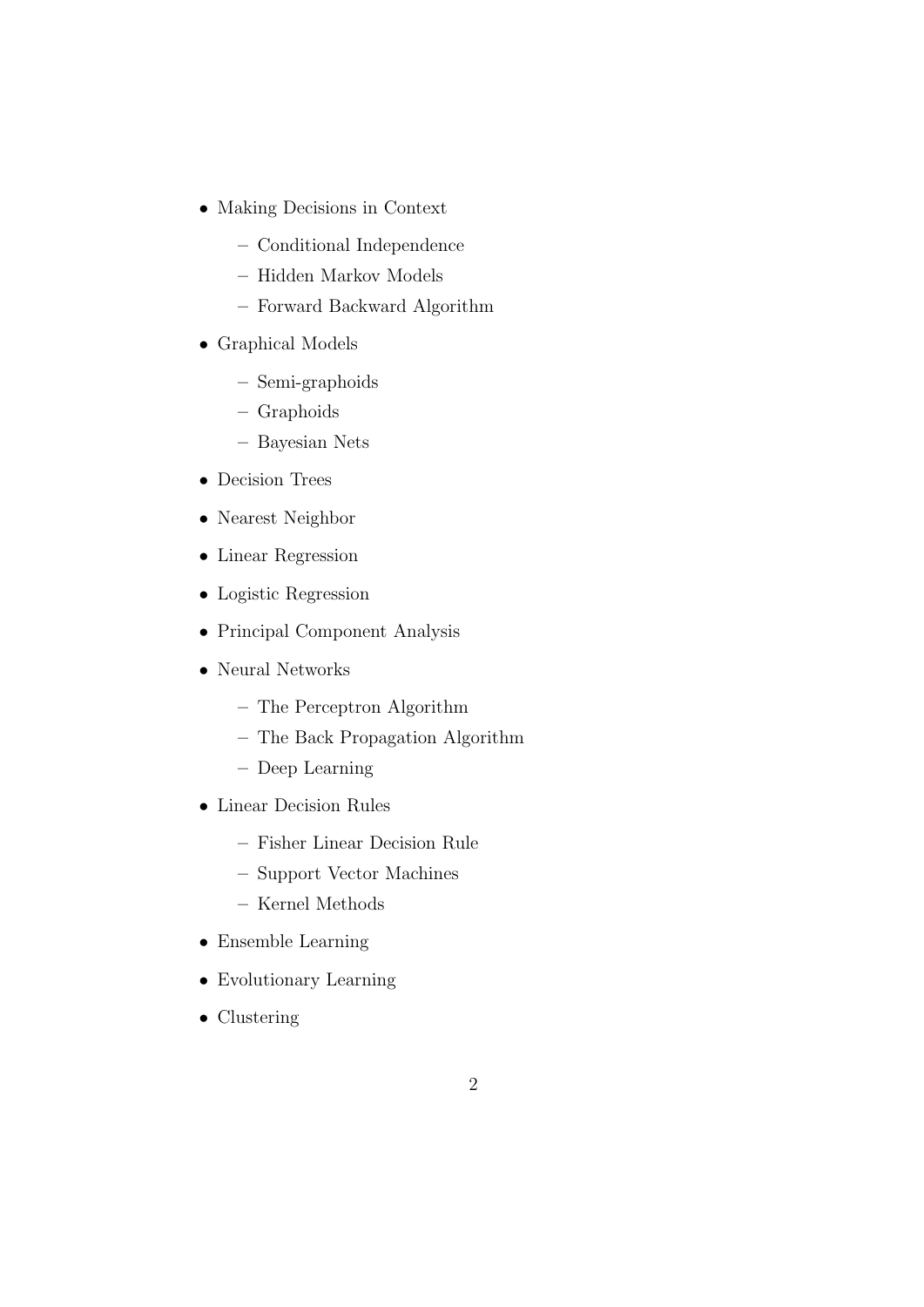- K-Means Clustering
- Expectation Maximization
- Linear Manifold Clustering
- Gaussian Mixture Models
- Clustering Evaluation Measures
- Experimental Protocols
	- Training Sets
	- Test Sets
	- Cross-Validation
	- Performance Characterization

#### Learning Goals

The student must be able to demonstrate a working knowledge of the theoretical foundations and software of machine learning represented by the topics of

- Bayesian Classification
- Non-parametric Probability Models
- Clustering
- Dimensionality Reduction
- Performance Characterization

#### Assessment

Written exams and course projects will be assigned to make sure students are capable of identifying suitable algorithms for making certain types of predictions, designing experimental protocols to evaluate the performance of those proposed algorithms, and implement experiments on the algorithms and evaluations. 40% Important machine learning knowledge to be assessed